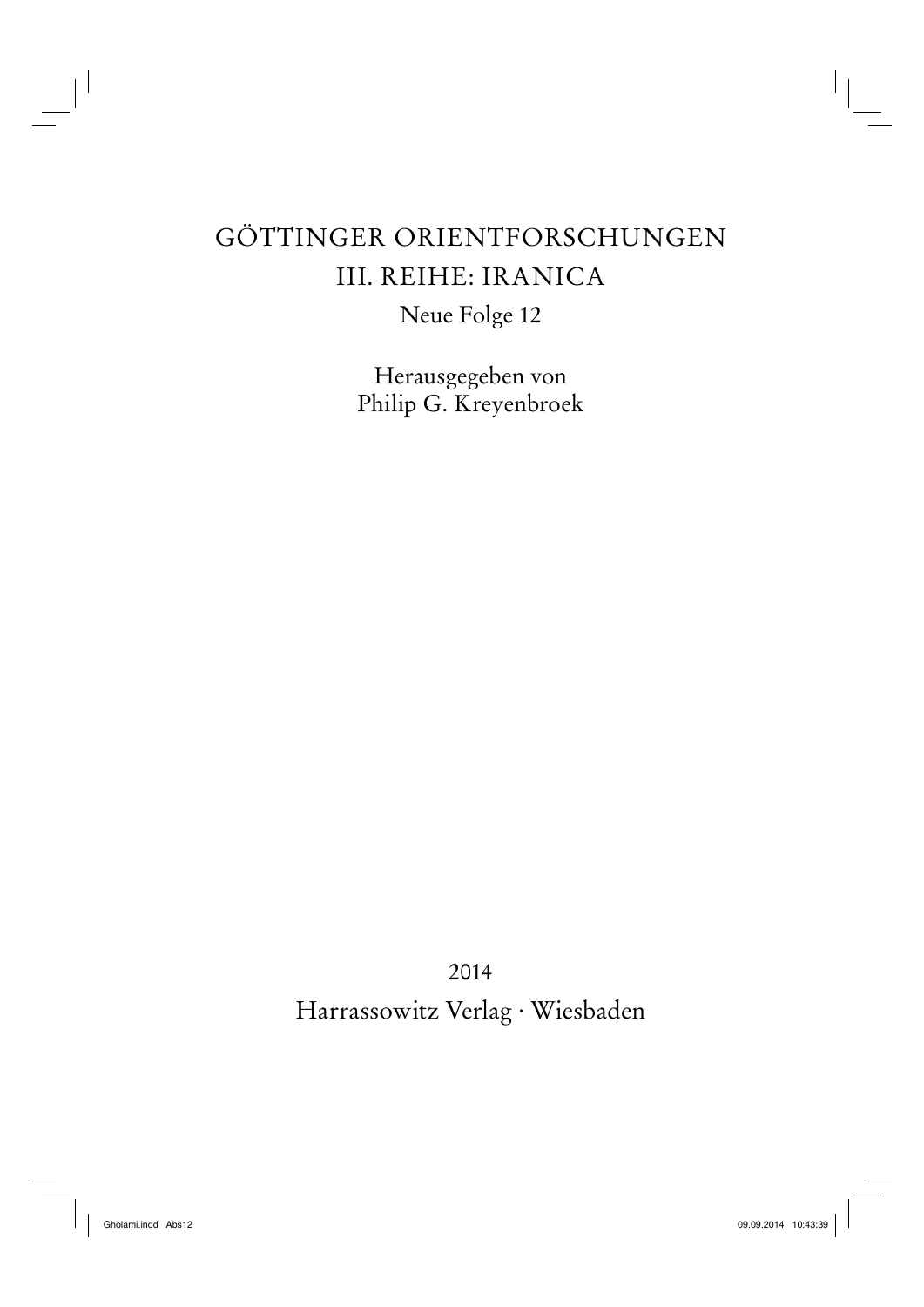Saloumeh Gholami

# Selected Features of Bactrian Grammar

2014 Harrassowitz Verlag · Wiesbaden

 $\mathbf{L}$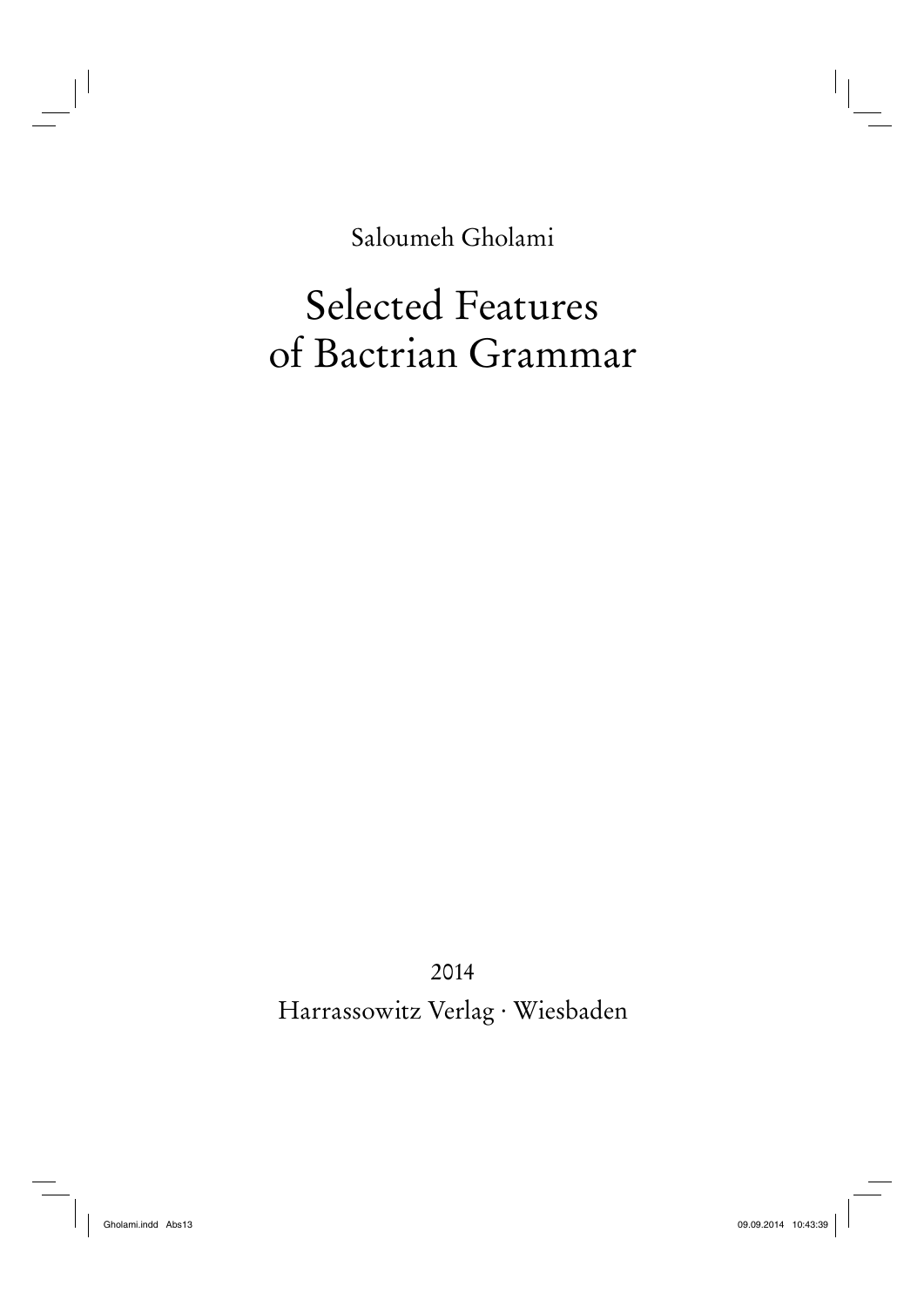Bibliografi sche Information der Deutschen Nationalbibliothek Die Deutsche Nationalbibliothek verzeichnet diese Publikation in der Deutschen Nationalbibliografie; detaillierte bibliografische Daten sind im Internet über http://dnb.dnb.de abrufbar.

Bibliographic information published by the Deutsche Nationalbibliothek The Deutsche Nationalbibliothek lists this publication in the Deutsche Nationalbibliografie; detailed bibliographic data are available on the internet at http://dnb.dnb.de.

For further information about our publishing program consult our website http://www.harrassowitz-verlag.de

© Otto Harrassowitz GmbH & Co. KG, Wiesbaden 2014 This work, including all of its parts, is protected by copyright. Any use beyond the limits of copyright law without the permission of the publisher is forbidden and subject to penalty. This applies particularly to reproductions, translations, microfilms and storage and processing in electronic systems. Printed on permanent/durable paper. Printing and binding:  $\circledast$  Hubert & Co., Göttingen Printed in Germany ISSN 0340-6334 ISBN 978-3-447-10300-8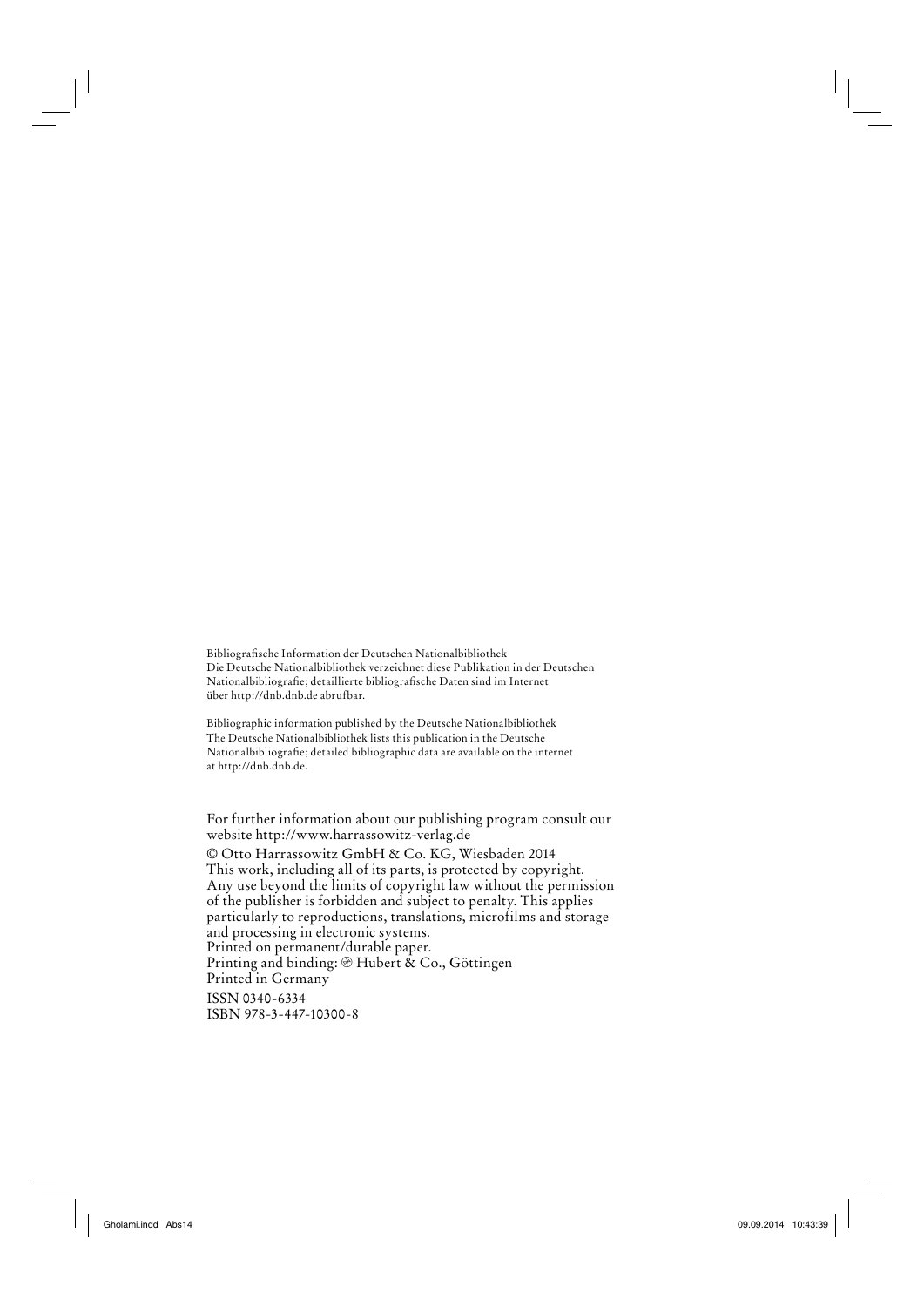| 15 |
|----|
| 17 |
| 19 |
| 21 |
| 21 |
| 22 |
| 23 |
| 23 |
| 23 |
| 24 |
| 24 |
| 24 |
| 25 |
| 25 |
| 25 |
| 26 |
| 26 |
| 26 |
| 26 |
| 27 |
| 27 |
|    |
| 31 |
| 32 |
| 32 |
| 32 |
| 32 |
| 32 |
| 32 |
| 33 |
| 33 |
| 34 |
| 35 |
| 35 |
| 35 |
| 35 |
|    |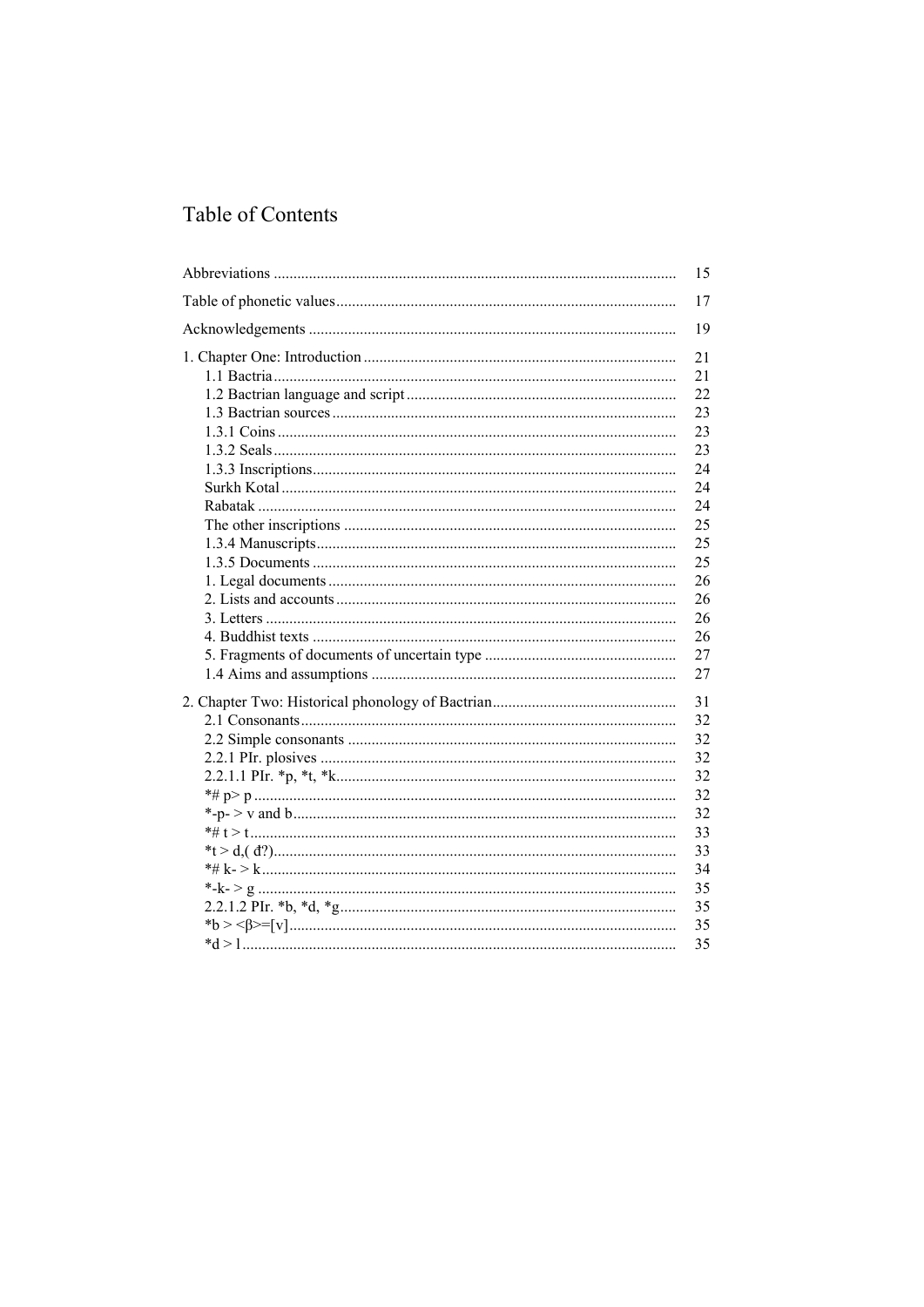| Table of Contents |  |  |
|-------------------|--|--|
|-------------------|--|--|

| 36 |
|----|
| 36 |
| 37 |
| 37 |
| 37 |
| 38 |
| 38 |
| 38 |
| 38 |
| 38 |
| 38 |
| 39 |
| 39 |
| 39 |
| 39 |
| 39 |
| 39 |
| 40 |
| 40 |
| 40 |
| 40 |
| 40 |
| 40 |
| 40 |
| 40 |
| 40 |
| 41 |
| 41 |
| 41 |
| 43 |
| 43 |
| 43 |
| 44 |
| 44 |
| 44 |
| 44 |
| 44 |
| 44 |
| 44 |
| 44 |
| 45 |
| 45 |
| 45 |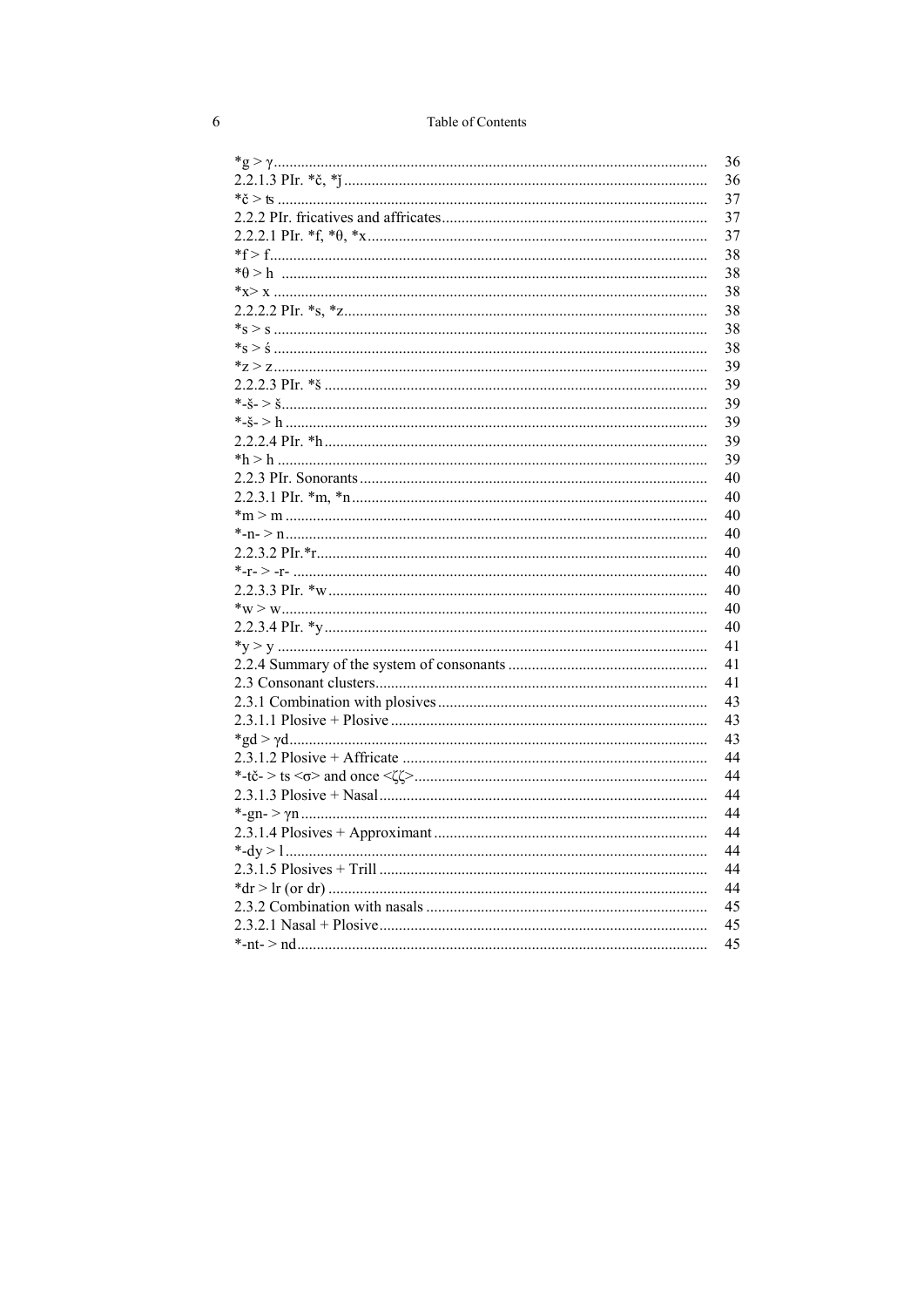| $*# x \s > \s $ |
|-----------------|
|                 |
|                 |
|                 |
|                 |
|                 |
|                 |
|                 |
|                 |
|                 |
|                 |
|                 |
|                 |
|                 |

## $\overline{7}$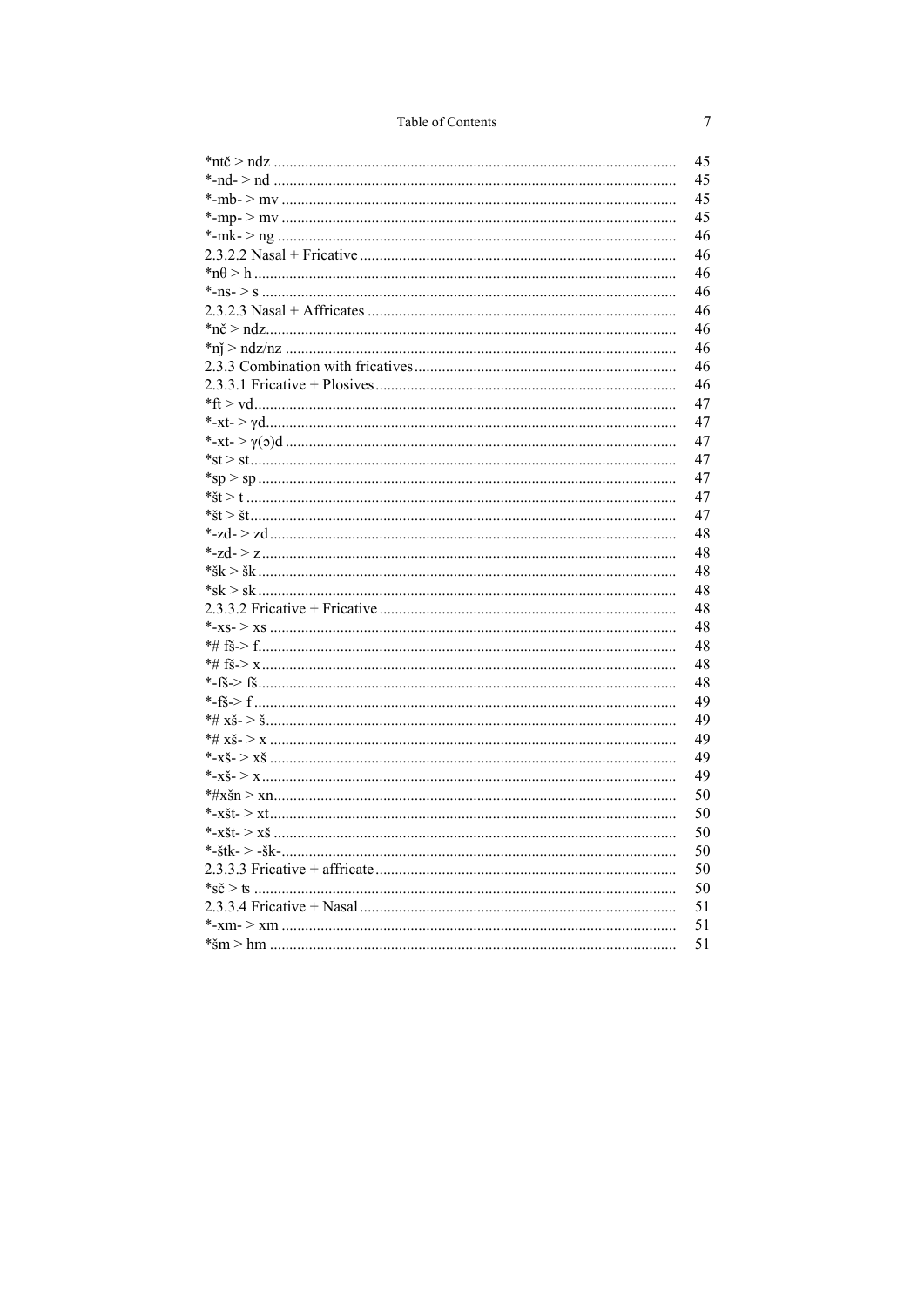| Table of Contents |  |  |
|-------------------|--|--|
|-------------------|--|--|

|                                                | 51 |
|------------------------------------------------|----|
|                                                | 51 |
|                                                | 51 |
|                                                | 51 |
|                                                | 51 |
|                                                | 52 |
|                                                | 52 |
|                                                | 52 |
|                                                | 52 |
|                                                | 52 |
|                                                | 52 |
|                                                | 52 |
|                                                | 53 |
|                                                | 53 |
|                                                | 53 |
|                                                | 53 |
|                                                | 53 |
|                                                | 53 |
|                                                | 53 |
|                                                | 54 |
|                                                | 54 |
|                                                | 54 |
|                                                | 54 |
|                                                | 54 |
|                                                | 54 |
|                                                | 54 |
|                                                | 54 |
|                                                | 55 |
| *jy > ž (ζ) ………………………………………………………………………………………  | 55 |
|                                                | 55 |
|                                                | 55 |
|                                                | 55 |
|                                                | 55 |
| *-rd- > -rl- ……………………………………………………………………………………… | 55 |
|                                                | 56 |
|                                                | 56 |
|                                                | 56 |
|                                                | 56 |
|                                                | 56 |
|                                                | 56 |
|                                                | 56 |
|                                                | 56 |
|                                                | 56 |
|                                                |    |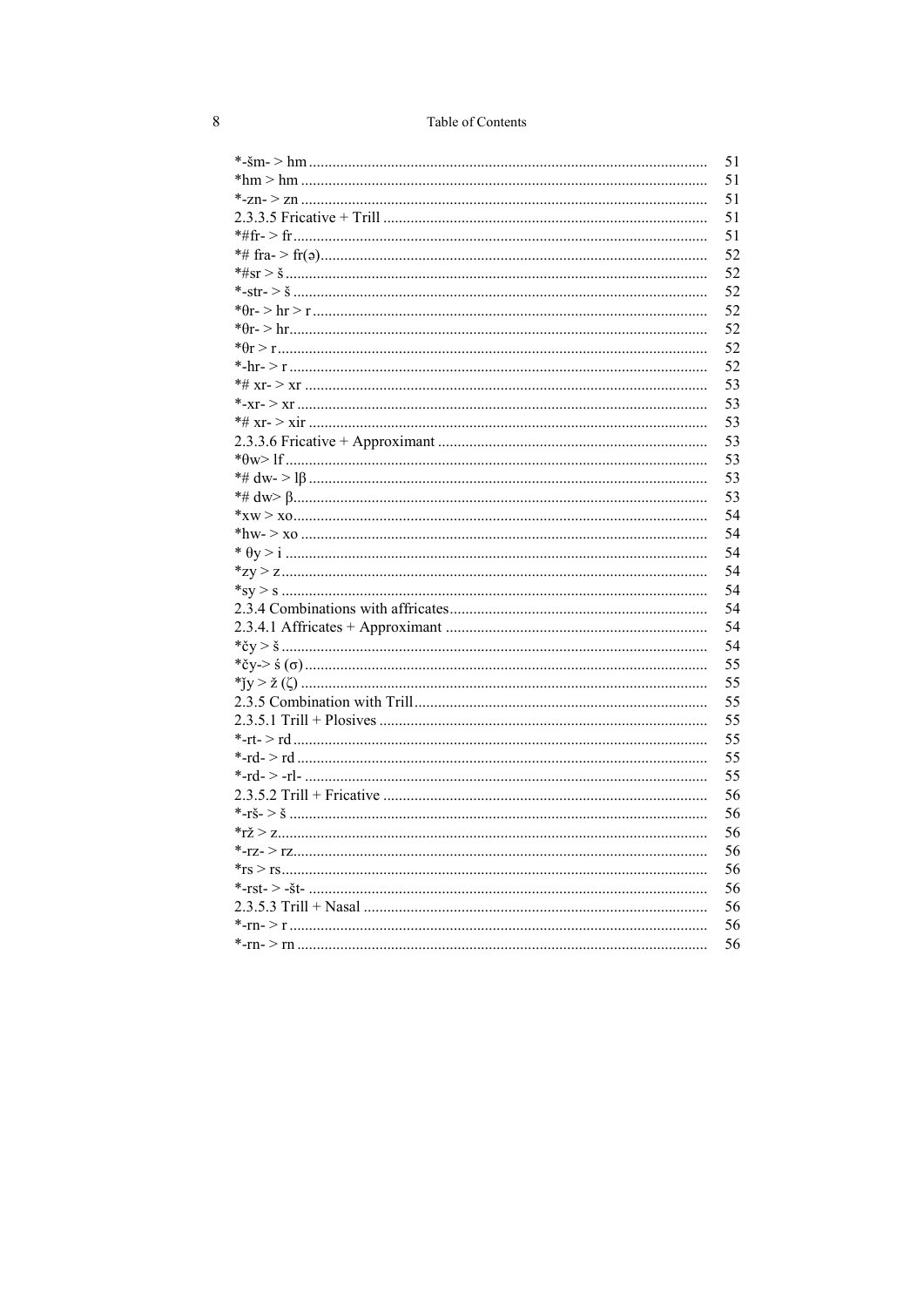| 57 |
|----|
| 57 |
| 57 |
| 57 |
| 57 |
| 57 |
| 57 |
| 57 |
| 58 |
| 58 |
| 58 |
| 58 |
| 58 |
| 58 |
| 59 |
| 59 |
| 59 |
| 59 |
| 59 |
| 60 |
| 60 |
| 60 |
| 60 |
| 60 |
| 60 |
| 60 |
| 60 |
| 61 |
| 61 |
| 61 |
| 61 |
| 61 |
| 61 |
| 62 |
| 62 |
| 62 |
| 62 |
| 62 |
| 62 |
| 62 |
| 63 |
| 63 |
| 63 |
|    |

## $\overline{9}$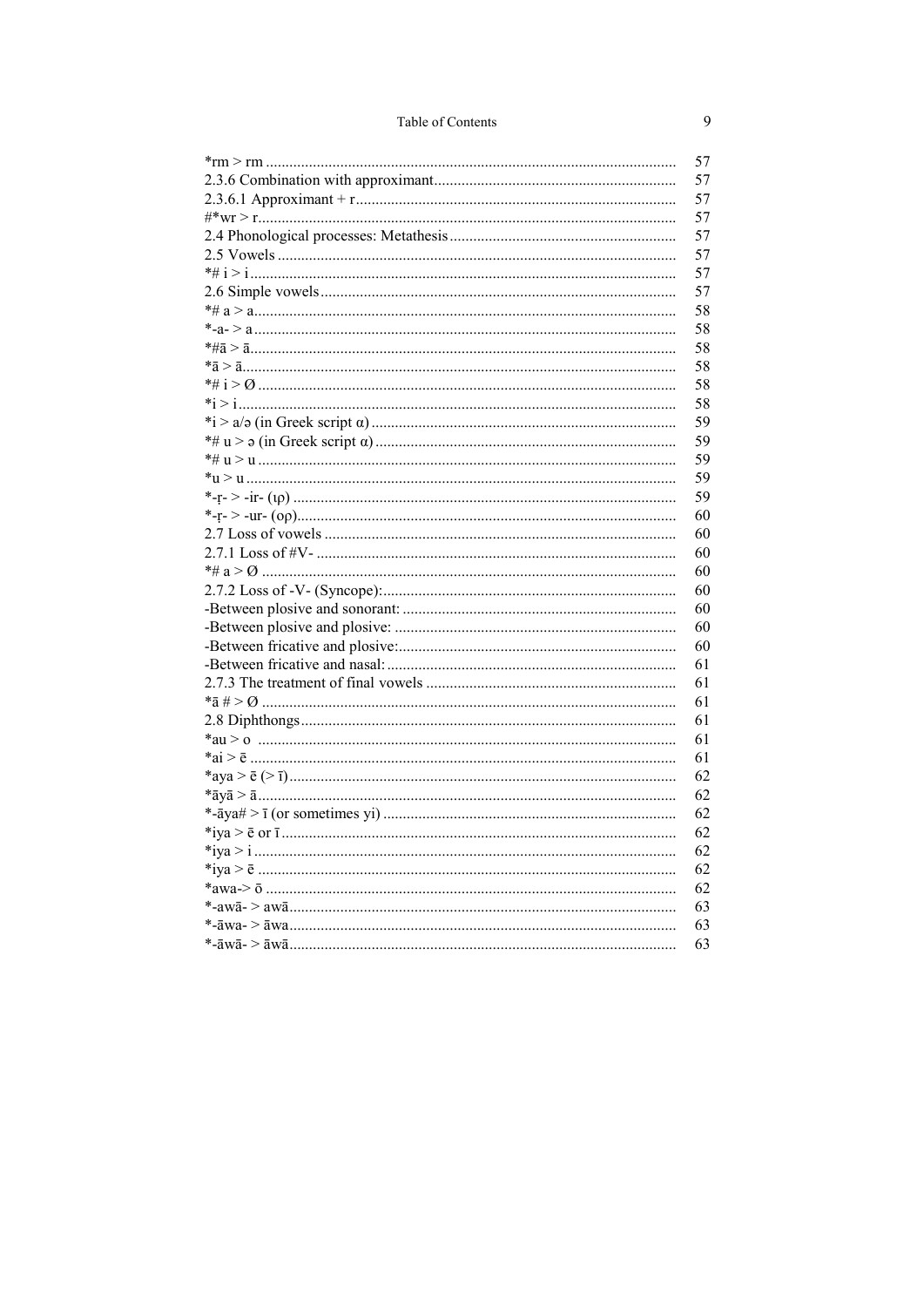| Table of Contents |  |
|-------------------|--|
|-------------------|--|

| 63 |
|----|
| 63 |
| 63 |
| 63 |
| 63 |
| 64 |
| 64 |
| 64 |
| 64 |
|    |
| 64 |
| 64 |
| 64 |
| 64 |
| 64 |
| 64 |
| 65 |
| 65 |
| 65 |
| 65 |
| 65 |
| 65 |
| 65 |
| 65 |
| 65 |
| 66 |
| 66 |
| 66 |
| 66 |
| 66 |
| 66 |
| 67 |
| 67 |
| 67 |
| 67 |
| 67 |
| 67 |
|    |
| 67 |
| 68 |
| 73 |
| 73 |
| 73 |
| 74 |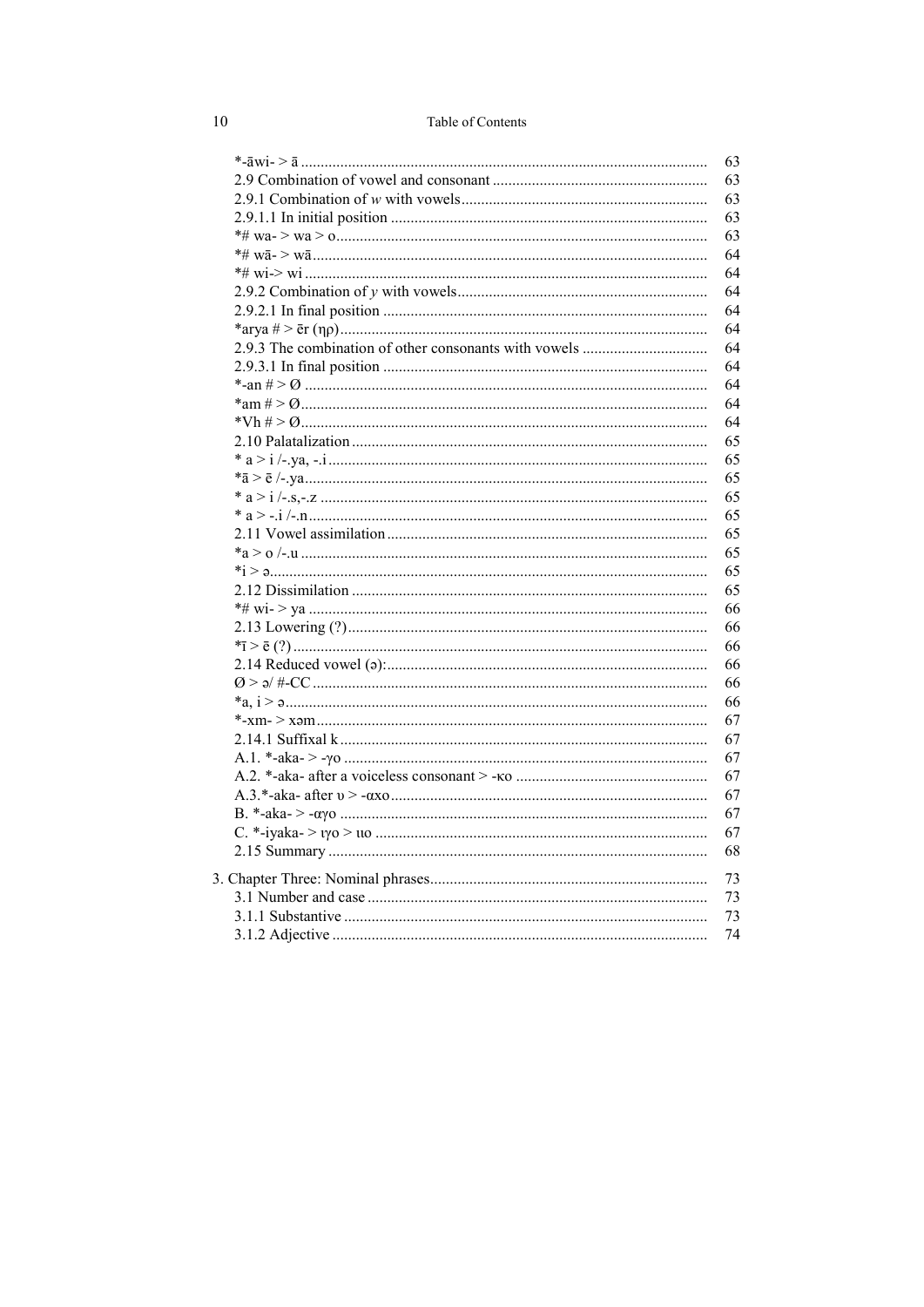| 76  |
|-----|
| 76  |
| 78  |
| 78  |
| 82  |
| 83  |
| 84  |
| 84  |
| 88  |
| 89  |
| 89  |
| 90  |
| 90  |
| 92  |
| 93  |
| 95  |
|     |
| 99  |
| 99  |
| 99  |
| 101 |
| 101 |
| 102 |
| 104 |
| 104 |
| 104 |
| 104 |
| 105 |
| 105 |
| 106 |
| 108 |
| 108 |
| 111 |
| 112 |
| 113 |
| 115 |
| 117 |
| 119 |
| 120 |
| 121 |
| 121 |
| 121 |
| 127 |
|     |

 $11\,$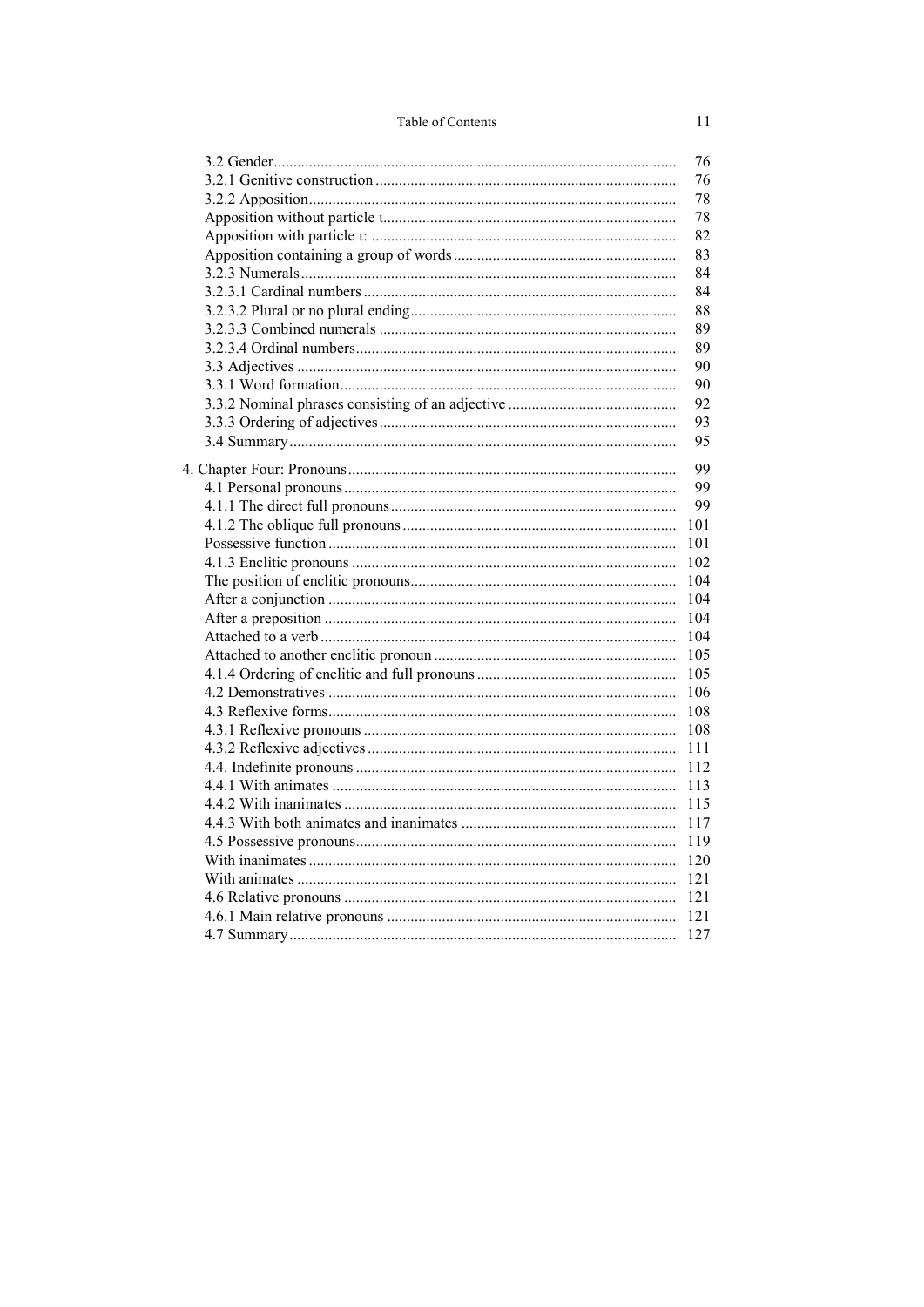| 5.1.3 $\alpha$ oo "from, (out) of, by, against, concerning, according to, |     |
|---------------------------------------------------------------------------|-----|
|                                                                           |     |
|                                                                           |     |
|                                                                           |     |
|                                                                           |     |
|                                                                           |     |
|                                                                           |     |
|                                                                           |     |
|                                                                           |     |
|                                                                           |     |
|                                                                           |     |
|                                                                           |     |
|                                                                           |     |
|                                                                           |     |
|                                                                           |     |
|                                                                           |     |
|                                                                           |     |
|                                                                           |     |
|                                                                           | 161 |
|                                                                           |     |
|                                                                           |     |
|                                                                           |     |
|                                                                           |     |
|                                                                           |     |
|                                                                           |     |
|                                                                           |     |

 $12$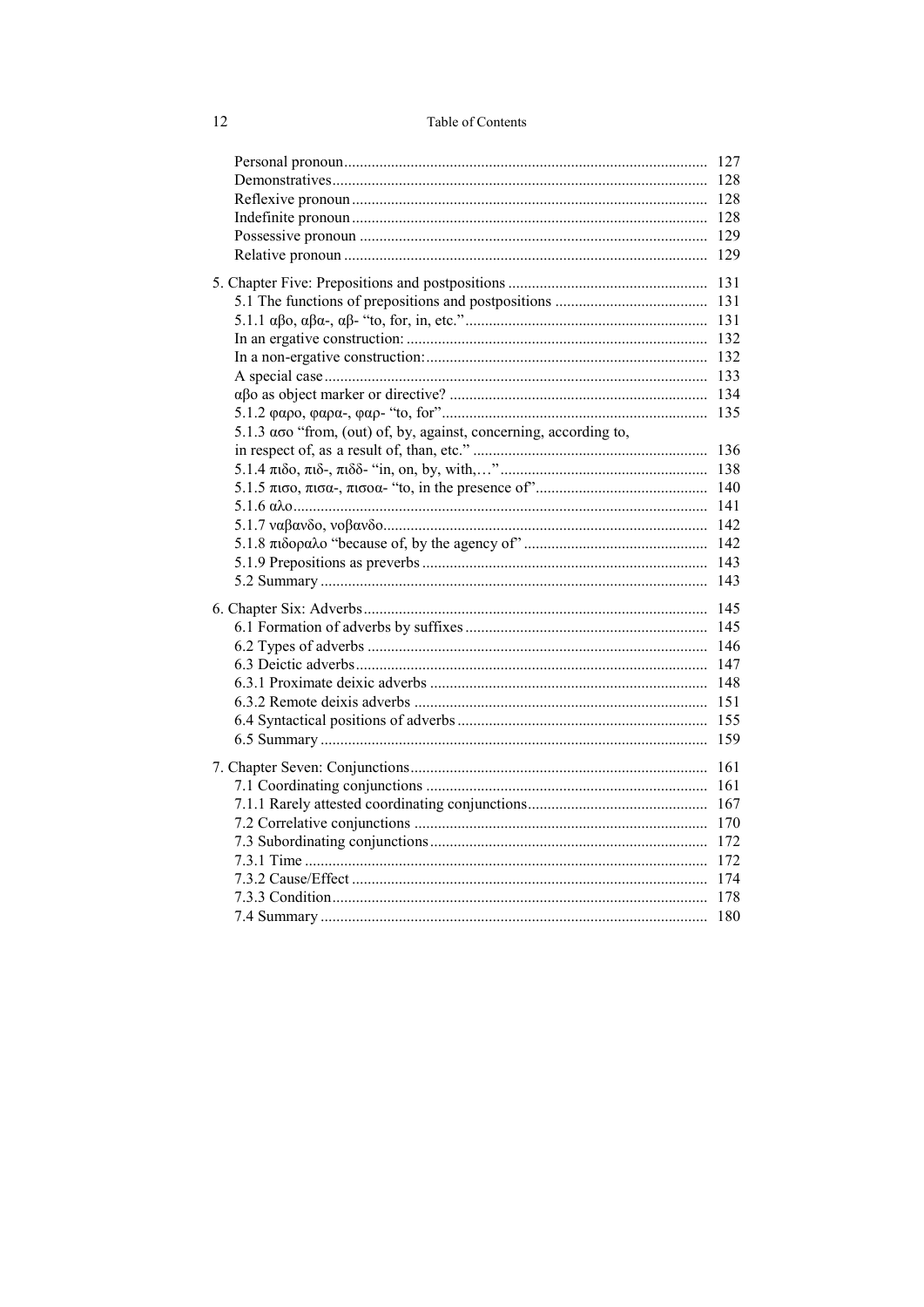|                                                                                | 183 |
|--------------------------------------------------------------------------------|-----|
|                                                                                | 183 |
|                                                                                | 183 |
|                                                                                | 188 |
|                                                                                | 192 |
|                                                                                | 192 |
|                                                                                | 195 |
|                                                                                | 196 |
|                                                                                | 196 |
|                                                                                | 196 |
|                                                                                | 198 |
|                                                                                | 198 |
|                                                                                |     |
|                                                                                |     |
|                                                                                | 201 |
|                                                                                |     |
|                                                                                | 203 |
|                                                                                |     |
|                                                                                |     |
|                                                                                |     |
|                                                                                | 205 |
|                                                                                |     |
|                                                                                |     |
|                                                                                |     |
|                                                                                |     |
|                                                                                |     |
| 10.1 Bactrian compounds according to the grammatical feautures                 |     |
|                                                                                | 217 |
|                                                                                |     |
|                                                                                | 218 |
|                                                                                |     |
|                                                                                | 219 |
|                                                                                |     |
|                                                                                | 219 |
|                                                                                |     |
|                                                                                | 220 |
|                                                                                |     |
|                                                                                |     |
|                                                                                |     |
| 10.2 Bactrian compounds according to the syntactical features of elements  221 |     |
|                                                                                |     |
|                                                                                |     |
|                                                                                |     |
|                                                                                |     |

13